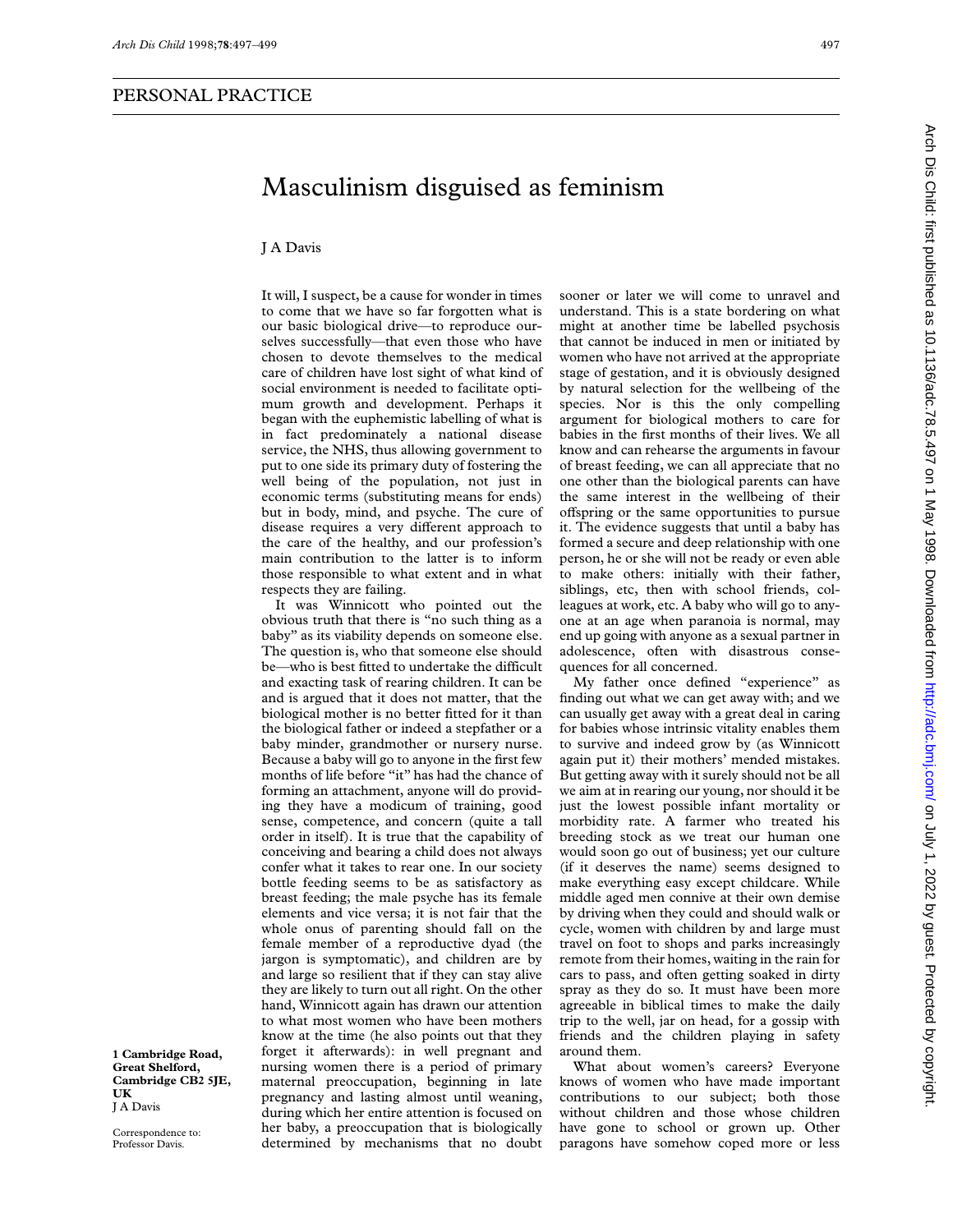successfully and happily with child rearing and working in parallel. But what we should be thinking about is the modal lifestyle and making it possible for women who choose to devote themselves (I use the term advisedly) to child rearing to do so without the opprobrium of their sisters or the sacrifice of their own aspirations. This should not necessarily involve a standard of living way below that of the rest of the population, whose pensions will be earned by other people's children when grown up.

If our society is to survive in a worthwhile way into the next millennium, what is needed is, as Auden put it, "new styles of architecture" (a new framework in which to live, catering for our basic psychological needs in an industrial age) and a change of heart (to put first things first and ends before means). Adequate alternative care for the young children of working women is much more expensive than giving them the means to care for their own children (just as "care" costs more than Eton) and is not an appropriate response to the problems of one parent families. Could it be that what is arguably *fair* for women is *unfair* to children; and yet no one these days except the most rigid Roman Catholics need have children if they do not fancy looking after them. Perhaps women will have to acknowledge there are biological differences between the sexes, however reinforced by social premises and customs, and that they cannot have their cake and eat it, however desirable that may seem. In what is usually a long life for most of us (boringly so for some) there is plenty of time for everything except what is euphemistically called "getting on"—the equivalent of the cock crowing on the dunghill while the hens get on with more important things. Surely if there is any purpose in setting up a College of Child Health, we should be giving a lead to the nation and in the right direction.

## **Commentary**

The Bayley developmental scales enquire of 2 year olds "are you a boy or a girl?" and go on to ask whether they will grow up into a mummy or a daddy; mercifully they do not ask whether they might become a doctor or a nurse.

Professor Davis's caution comes to us at a time of reflection for the feminist movement and, dare I say it for female paediatricians of a certain age. Spending our teenage years in the culture of the '60s we entered medical schools still exerting strict quotas on women entrants. The first generation to be offered the possibility of taking complete control of its sexual activity and fertility while surfing the unfolding safety profile of the oral contraceptive pill, has become the generation that can avoid hot flushes and defer osteoporosis and wrinkles at an as yet undefined cost of increased endometrial and breast cancer—a truly experimental cohort of women. In the closing years of the century we find ourselves with one of every three couples who do marry filing for divorce, and a Prime Minister with a wife with a six fig-

ure salary promoting the line that single mothers who do not go out to work should be penalised.

Women will work, and as we raise the A level requirements for entry to medical school, so we will tend to select higher numbers of girls. Furthermore, women, and I believe many of the more attractive men in medicine, will be drawn to careers in paediatrics because of their innate affection and compassion for children.

As the numbers of female consultant paediatricians has risen, it is clear that, in contrast to earlier times, most are in stable relationships and have children, albeit often delaying the latter until their career is well advanced. I am interested that Professor Davis does not say for how long he believes women should take full time care of their own children nor is it easy to obtain reliable data on the children themselves. Stories abound about problem children of clergymen, but I have yet to hear of the terrible exploits of the offspring of women doctors or indeed of any other group of women (women priests have perhaps not been with us for long enough). It is also the case that while our children might tease us and test us I am repeatedly fascinated by how the children of women who appear to have devoted exceedingly little time to them do know their own mother and have a relationship with her that is completely different from that with the "nanny" to whom cursory farewells are waved while the replacement is awaited. Perhaps the reason we do not have the social catastrophe that is threatened is that Winnicot and Professor Davis are wrong. Perhaps the period of primary maternal preoccupation is not confined to pregnancy and the weeks immediately following birth. Professor Davis is too perceptive not to have noticed the maiden paediatrician hold her tiny patient and imagine, or the mother of teenagers who thrills to discover a crying infant the nurses do not have time to feed with whom she can retreat into a corner and cradle; remembering and re-entering those long dark comforting nights of early motherhood as she dreams forward to the delights of grandchildren. Women who have studied medicine and devoted their subsequent careers to the health of children will be the last to neglect the critical needs of their own children. It is not great tracts of time that they need, but it is special time. The flexibility to be able to take a little time off at half term, to be able to be present for at least some of the end of term concert, to occasionally give a hand with homework, and to be able to stay awake for just long enough to listen as the teenage daughter creeps into bed for 10 minutes to tell of her latest love. Caring for children does not necessitate being with them all the time, but it does involve identifying time that is exclusively theirs.

I am not the least interested in whether 10%, 50% or 80% of the places on the boards of merchant banks are for women, or the numbers of brain surgeons or indeed paediatricians who are women, but I do believe passionately that women who have the ability and who aspire to such positions should have equal access, while at the same time recognising that it is essential